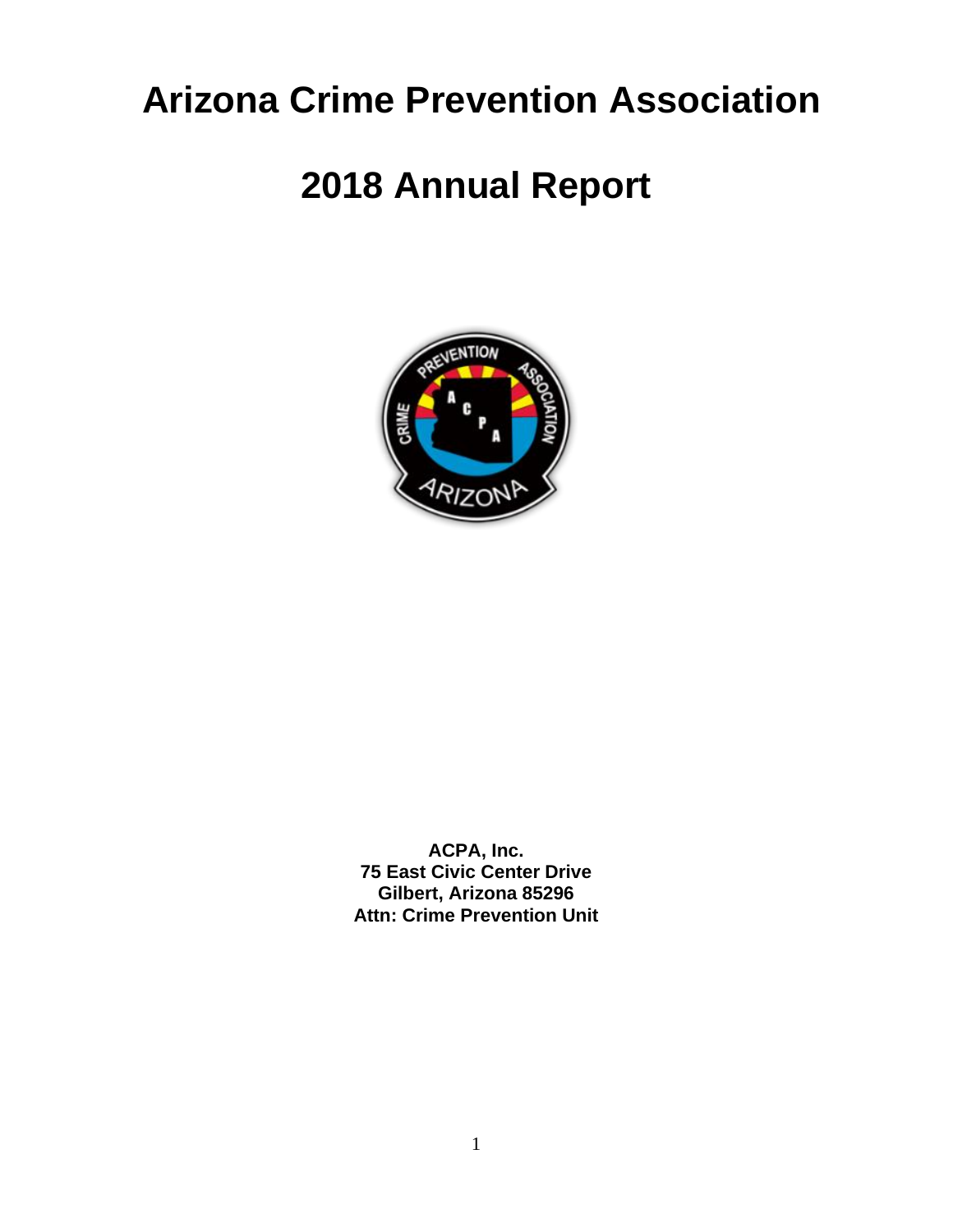## **Crime Prevention Defined**

The Arizona Crime Prevention Association supports the following definition of Crime Prevention:

Crime Prevention is the anticipation, recognition and appraisal of a crime risk and the steps taken to eliminate or reduce the risk.

### **Principles of Crime Prevention:**

The National Crime Prevention Council has identified the following principles of Crime Prevention:

| Crime Prevention is: | Everyone's business                          |
|----------------------|----------------------------------------------|
|                      | More than security                           |
|                      | A responsibility of all levels of government |
|                      | Linked with solving social problems          |
|                      | Cost effective                               |
|                      |                                              |

| Crime Prevention requires: | A central position in law enforcement        |
|----------------------------|----------------------------------------------|
|                            | Cooperation by all elements of the community |
|                            | Education                                    |
|                            | Tailoring to local needs and conditions      |
|                            | Continual testing, training and improvement  |

Crime Prevention improves: The quality of life for the community and its residents.

## **Mission Statement of the ACPA, Inc.**

The mission of the ACPA is to focus attention on local, state and regional issues related to crime prevention and provide a forum for the exchange, coordination and teaching of ideas, concepts and programs pertaining to the reduction of crime.

## **Description of Programs and Services**

The Arizona Crime Prevention Association (ACPA) has been providing crime prevention services to Arizona since 1977 and officially became a Corporation in 1993. The majority of the Board of Directors is made up of individuals working in law enforcement as well as some successful, local business and community members. All members of the Board serve voluntarily and no paid staff exists.

The purpose of the Arizona Crime Prevention Association is:

To provide a forum for the exchange, coordination, and teaching of ideas, concepts and programs pertaining to the reduction of crime. This is done by offering a variety of specialized training and education sessions, meetings, conferences and webinars for the citizen's of Arizona as well as specialized training for law enforcement.

To focus attention on local, regional, state and national goals and issues relating to crime prevention. This is done through the development and delivery of specialized public programs and focused public advertisement. This includes the production and delivery of educational television commercials distributed and aired statewide as well as interviews for newspaper and radio stations on current crimes and prevention methodology.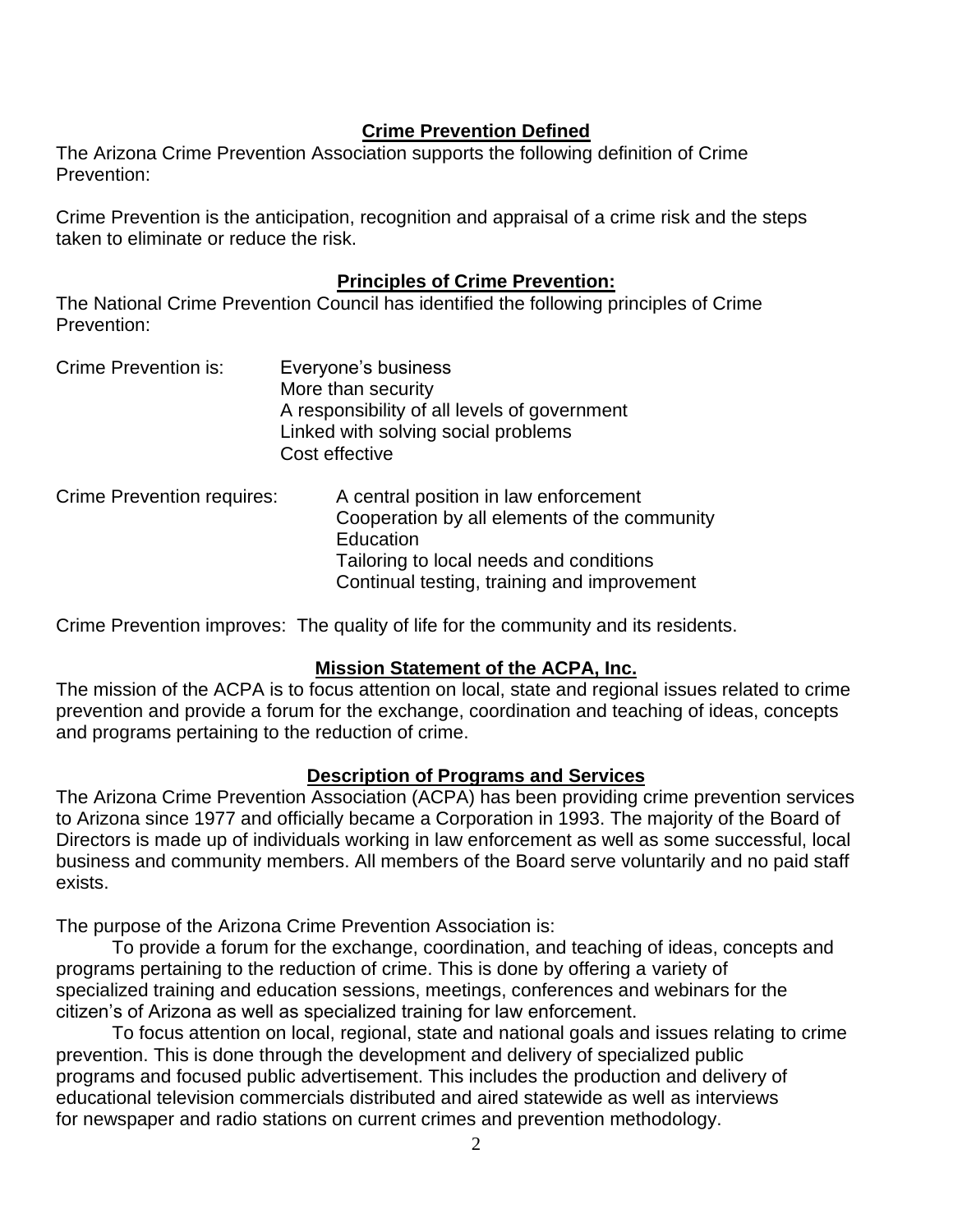To encourage extensive citizen and community involvement in the reduction of crime and criminal activity. Our organization does this through the hosting of various Citizen and Business Safety Forums. Offered annually in partnership with law enforcement throughout the state, these educational sessions provide an opportunity for individuals to gain knowledge about particular crime trends, programs, services and products. These sessions also give individuals the opportunity to network with local police rep's.

To develop strategies which promote crime prevention planning and implementation for Arizona citizens. Currently the ACPA, Inc. has developed a state database for distribution of police information to the general public and other valley police agencies called BoloCop. Through this program, the website allows law enforcement to easily distribute police related information and crime alerts directly to valley police agencies, focused business and community members via email, text and/or facsimile transmittal. The website is www.Bolocop.com with plans to expand nationally in the future.

#### **The organization provides the following programs and services:**

Specialized training: The ACPA, Inc. recruits, develops and delivers training on a variety of crime related issues to sworn and civilian members of law enforcement, corporate loss prevention staff, civic organizations, government and citizenry of the state.

Child Identification Clinics: In partnership with law enforcement throughout the state and the Center for Missing and Exploited Children, the ACPA, Inc. provides parents a laminated child identification card, as well as a cd of information specific to their child to include digital fingerprints, photos, video and audio files. These digital files can be easily emailed to law enforcement by the parents should it be necessary.

Public Secured Shred: In partnership with law enforcement and various mobile shred companies, the ACPA, Inc. hosts public, secured shredding. This opportunity allows citizen's the ability to shred personal documents which reduces the chances of becoming a victim on identity theft.

Crime Prevention Advertisement & Social Media Campaigns: In partnership with law enforcement agencies throughout the state as well as various city cable and public television networks, the ACPA, Inc. produces and provides a variety of education and public safety prevention videos. These videos distributed through various police agencies assist in delivering messages to the general public about such current crime issues as the dangers of social networking sites, leaving property in your vehicle, theft of intellectual property and child safety.

Statewide administration of a program known as BOLOCop, which allows police agencies to prepare and send crime alerts statewide to focused business and community members. BOLOCop.com will be launched nationally in the future.

#### **ACPA Membership**

The ACPA had 71 paid members in 2018, consisting of Law Enforcement, and non-law enforcement agencies. Members also include 19 Lifetime Members: Jerry Quarles Bruce Wall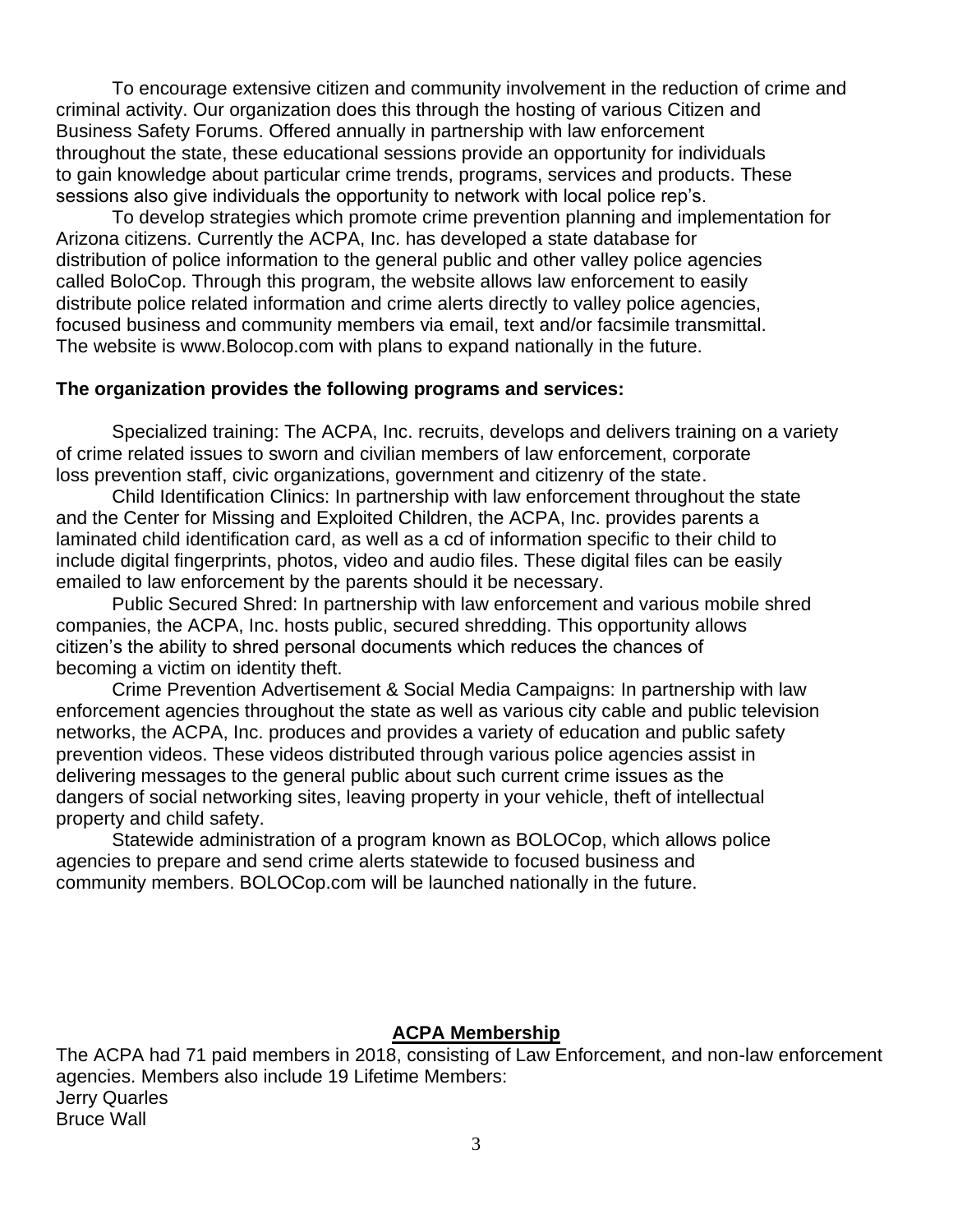Mark Ruffennach Sheriff Joe Arpaio Denny Dobbins Kelly Kennedy Bruce Elmblad Linda Morris Jim Toth Fred Goldman Jeff Landtiser Pegg & Paul Secaur Janet Clayton Kelly Brauer Scott Reed Kathy Groenewold Denise Traves Ann Bowers Brian Kornegay

# **ACPA Board of Directors for 2017 – 2018 (Executive Board serves two year terms) -**

President - Vickie Faber (Owen), Gilbert Police Department Vice President – Rebecca Garcia, ASU PD

Treasurer – Amy Sailors, Mesa Police Department Secretary – Ann Armstrong, AZ. Auto Theft Authority Director of Training - Patty Gallagher, Mesa PD Past President – Jerry Quarles (Retired) Mesa PD

# **2018 Members at Large:**

Scott Reed, Yavapai County Sheriff's Office Angela Botz, Glendale Police Department Kara Curtis, Tucson Police Department David Danielson, Marana Police Department Samantha Keilich, AZ. Department of Insurance Nancy Larsen, Pinal County Attorney's Office Klair Weiland, Gilbert Police Department Anthony Palermo, Yavapai County Sheriff's Office Crystal Reidy, self

Nate Ryberg, Tempe Police Department Joan Campbell, Maricopa County Attorney's Office Will Hess, Marana Police Department Steve Parry, Scottsdale Police Department Steven McGhee, Paradise Valley Police Department Rob McDaniel, Apache Junction Police Department Bill Farmer, Pima County Sheriff's Office

# **2018 ACPA Board Meetings -**



The Arizona Crime Prevention Association held 5 board meetings throughout the year. Each board meeting was advertised through email notice and ACPA website. The meeting minutes were approved and distributed.

February 21, 2018 – Chili's Restaurant - 1025 N. Dobson Road, Mesa AZ 85201 April 17, 2018 - Adobe Restaurant – 2400 E. Missouri Avenue, Phoenix AZ 85016